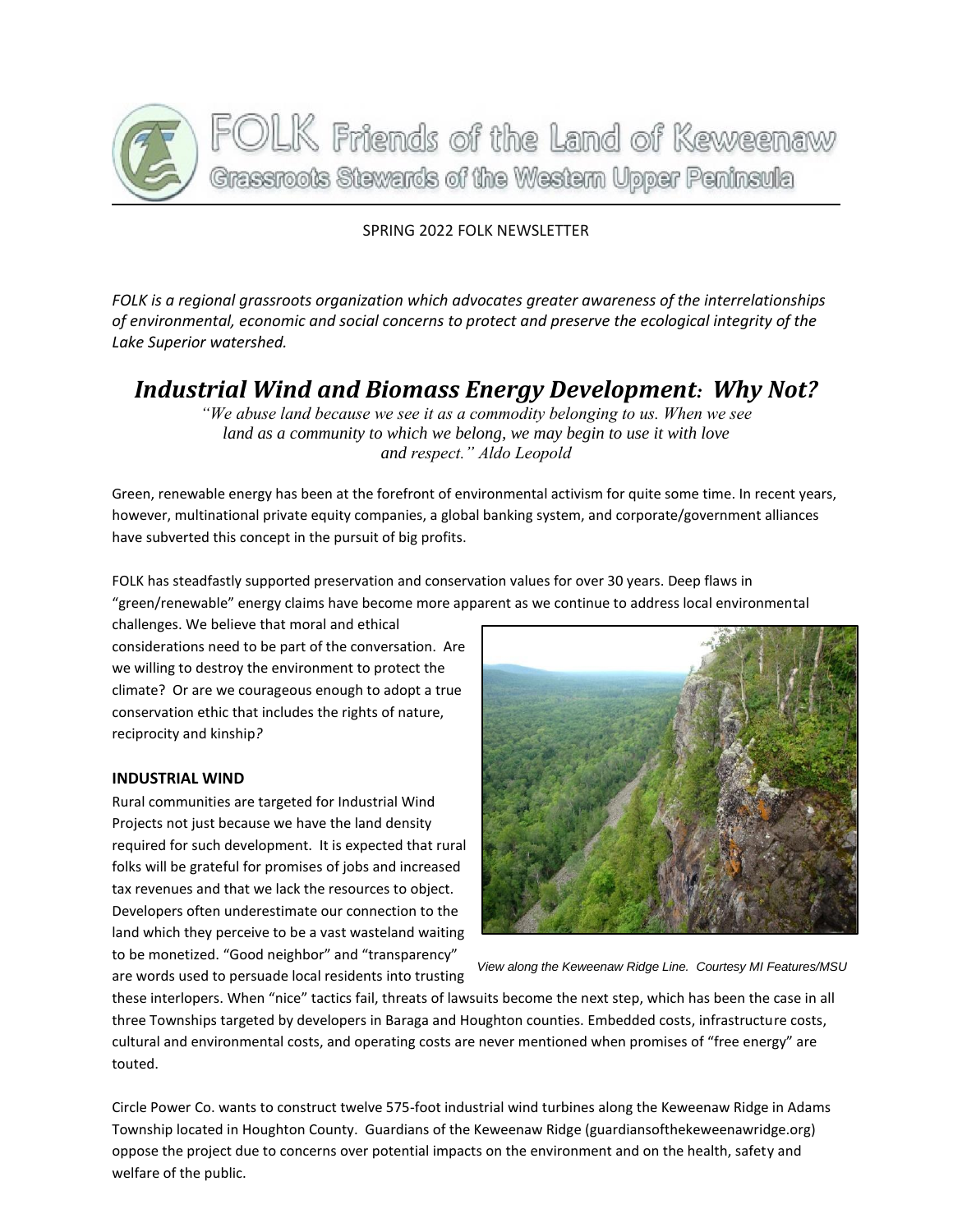In July 2021, with input from U.S. Fish and Wildlife, the Michigan Department of Environment, Great Lakes, and Energy (EGLE) denied Circle Power's environmental permit application for four reasons: 1) the project would have significant adverse effects on fish and wildlife and the natural resources of the state, 2) the project was not in the public interest and any benefits would not balance the reasonably foreseeable detriments, 3) the project would result in unacceptable disruptions to the aquatic resources, 4) a feasible and prudent alternative exists. The American Bird Conservancy has also weighed in with deep concerns regarding migratory and local bird populations on this specific site. Wind turbines are the second largest killers of bats in the U.S. and would have a devastating effect on migratory bats and bats that live in abandoned mine shafts on the proposed site.

Wind energy is intermittent, unreliable, vulnerable to extreme weather events, and is dependent upon a stable back up system like natural gas. Large scale wind development requires nothing less than a new industrial revolution in global mineral extraction which is often connected to labor abuses in impoverished countries. Massive losses of biodiversity occur from mining, transportation, construction, and decommissioning of this socalled "green energy" solution.

#### *Therefore, the FOLK Board, after careful consideration, opposes Industrial Wind development along the Keweenaw Ridge.*

#### **BIOMASS ENERGY** by Catherine Andrews

The L'Anse Warden Electric Company (LWEC) was promoted to local residents as a producer of "green/renewable" energy in 2008. They received a renewable energy grant for 11million dollars to convert a coal, turned natural gas plant, into a "Biomass" facility. They also received generous local tax incentives. After two unsuccessful attempts, LWEC won an appeal to the Michigan Tax Tribunal to retroactively reduce their property taxes causing the County, local agencies and schools to pay back hundreds of thousands of dollars to the company.

*Regulatory Capture* is the term used to describe what happens when regulators who are charged with protecting citizens and the environment shift their allegiance to the companies they regulate. A convenient loophole prevents LWEC to be designated as a Commercial and Industrial Solid Waste Incinerator (CISWI) which would require stricter pollution regulations. Although we were instrumental in forcing LWEC to make some significant modifications, their current Operating Permit allows them to *burn* 408 tons of treated railroad ties, 144 tons of engineered fuel pellets (containing plastics), 129.6 tons of wood chips and fines, and 70 tons of shredded tires **PER DAY**. They *emit* 290 pounds of sulfur dioxide, 145 pounds of nitrous oxides, 97.2 pounds of carbon monoxide, 34.6 pounds of particulate matter (soot), 9.1 pounds of volatile organic compounds, 2.17 pounds of hydrogen chloride, and .02 pounds of lead **PER HOUR.** EGLE and EPA require the Warden plant to conduct an independent stack test only once every 5 years.

The only green product of this facility is the money LWEC receives from a 20-year contract to sell Renewable Energy Credits to DTE. DTE, a Detroit-based energy company and, along with Consumers Power, provides 98% of the electricity sold to Michigan customers.

*Update: At the end of April, Keweenaw Bay Indian Community received a \$75,000 EPA Environmental justice grant to conduct a Health Risk Assessment Study of multiple stressors from current industrial facilities, such as a mixed-fuel power plant and legacy pollution from past copper mining operations.*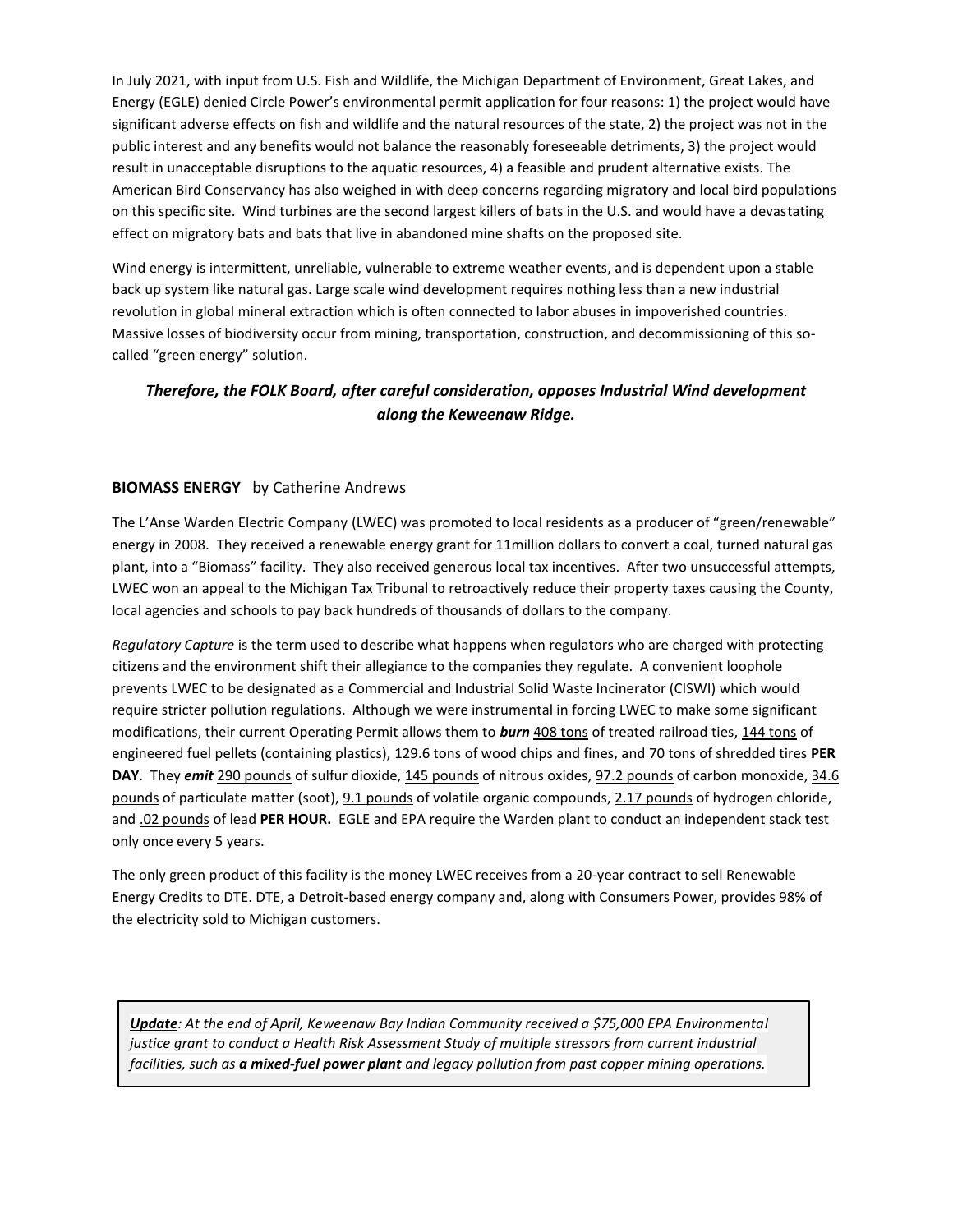# **Milestone Moment for Line 5 Proposed Tunnel** by Rosemary Grier

An historic moment occurred in an already significant legal case on February 18, 2022. For the first time in Michigan history, the potential climate impacts of a proposed industrial installation were allowed to be considered during a permit hearing under the Michigan Environmental Protection Act.

A coalition of Indigenous Tribes, public safety experts, and environmental groups brought together all the pieces of their powerful case before the Michigan Public Service Commission to deny a permit for the Enbridge Line 5 Tunnel Project. In their initial briefs submitted to the Commission, the groups underscored the serious risks the pipeline



tunnel in the Straits of Mackinac would pose to Tribal treaty rights, public safety and efforts to combat the climate crisis.

The tunnel permitting process continues to be reviewed. Line 5 is a major pipeline operated by Enbridge, a multinational Canadian company. It was built in 1953 and is part of the Enbridge Lakehead system and sends oil from western Canada to eastern Canada by way of the Great Lakes states, including the U.P. Line 5 passes under the environmentally sensitive Straits of Mackinac.

**Recent article in MI Advance: Why the Enbridge Line 5 tunnel is a pipe bomb at the Straits:**  michiganadvance.com/2022/04/08/column-why-the-enbridge-line-5-tunnel-is-a-pipe-bomb-at-the-straits

### **TORCH LAKE AREA OF CONCERN** by Horst Schmidt

Torch Lake and its western shore were severely polluted by two mining companies when they dumped mining waste into the lake, equivalent to a quarter of its area. Although the processing of ore stopped after 1969, no substantive remediation occurred until the last few years.

As an advisory group, our Public Action Committee (PAC) has been working with the Department of Environment, Great Lakes and Energy (EGLE} to find a solution. An experiment was decided upon by a group of convened experts to find out how to deal with the sand-like waste called



stamp sands. In 2023 we will learn the results of the course or courses of action which may bring back to life the nearly dead bottom of the lake. Our PAC has received a grant to study the sources of methylmercury and PCBs found in the lake. Professor Noel Urban of Michigan Tech's Environmental Engineering Department and the Natural Resources Department of the Keweenaw Bay Indian Community are doing the research which is ongoing. Upon completion the results will be part of our recommendations to EGLE in our advisory role to bring the lake back to life. For more information go to: https://www.epa.gov/great-lakes-aocs/torch-lake-aoc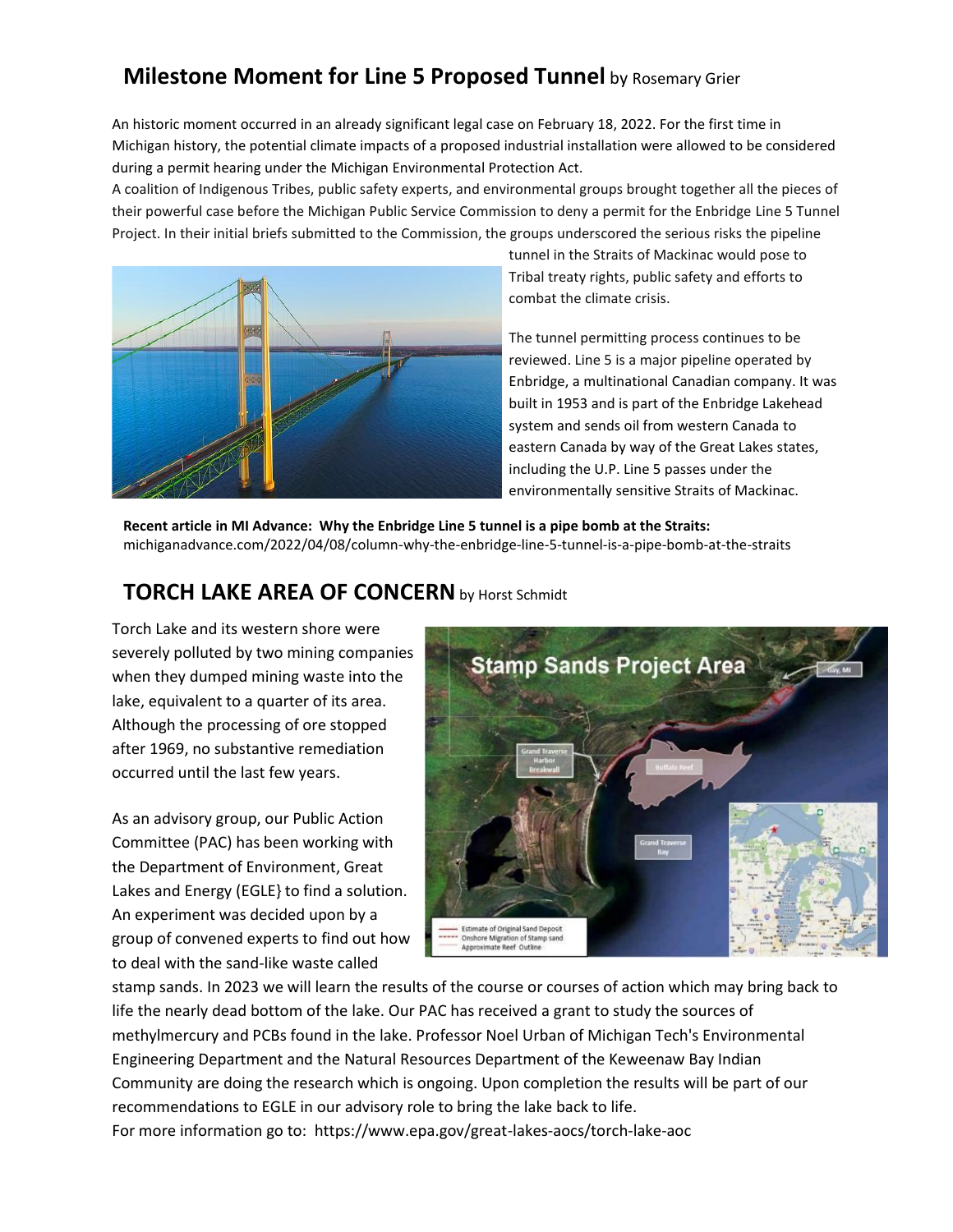

**New Project** by Rosemary Grier

FOLK has partnered with Lake Superior Stewardship Initiative (LSSI) for teachers to receive Dave Dempsey's newest book, "Great Lakes for Sale" (see below). Educators from the Copper Country and Gogebic Intermediate school districts were invited to a virtual live book talk by the wellknown Michigan author & policy expert. The talk was sponsored by the Upper Peninsula Environmental Coalition and was recorded; it can be accessed facebook.com/upenvironment/live for later viewing. Teachers who attended the presentation or recording needed to email a short paragraph describing how they plan to incorporate the book into their curriculum to receive their free book. Teachers could earn a professional credit by responding to some reflective questions.

**Membership Form FOLK Friends of the Land of Keweenaw PO Box 671 Houghton MI 49931**

|                                                     | Date _________________                                                                       |  |
|-----------------------------------------------------|----------------------------------------------------------------------------------------------|--|
| □ Individual (Annual Membership/Jan-Dec): \$10      |                                                                                              |  |
| □ Senior Citizen, Unemployed, Student (Annual): \$5 |                                                                                              |  |
|                                                     | $\Box$ Contribute to FOLK's mission to protect the integrity of Lake Superior's Watershed \$ |  |
|                                                     | $\Box$ I want to get involved with FOLK! Please contact me by: (circle one) email or phone.  |  |
| $\Box$ Total analosad: $\dot{c}$                    |                                                                                              |  |

❐ **Total enclosed: \$\_\_\_\_\_\_\_\_\_\_**



PO Box 671 Houghton MI 49931 www.keweenawfolk.org keweenawfolk@gmail.com www.facebook.com/folkorg

**In** *Great Lakes for Sale* (Nov. 2021), author Dave Dempsey offers surprising, even controversial, ideas on how to prevent the fulfillment of this nightmare scenario. They include addressing water commercialization, curbing abuse of the Great Lakes Compact, and devising plans for limited sharing of the Great Lakes to forestall humanitarian disasters. If the Great Lakes are to remain great, new thinking and action will be required.

*"This is an excellent narrative history of the faltering fight to protect the Great Lakes from the international water bottling industry; the rising failure of the Great Lakes Compact to prevent nonessential water diversions to communities outside the basin; and a provocative consideration of what it means to treat water as a human right." —Lana Pollack, former U.S. section chair, International Joint Commission*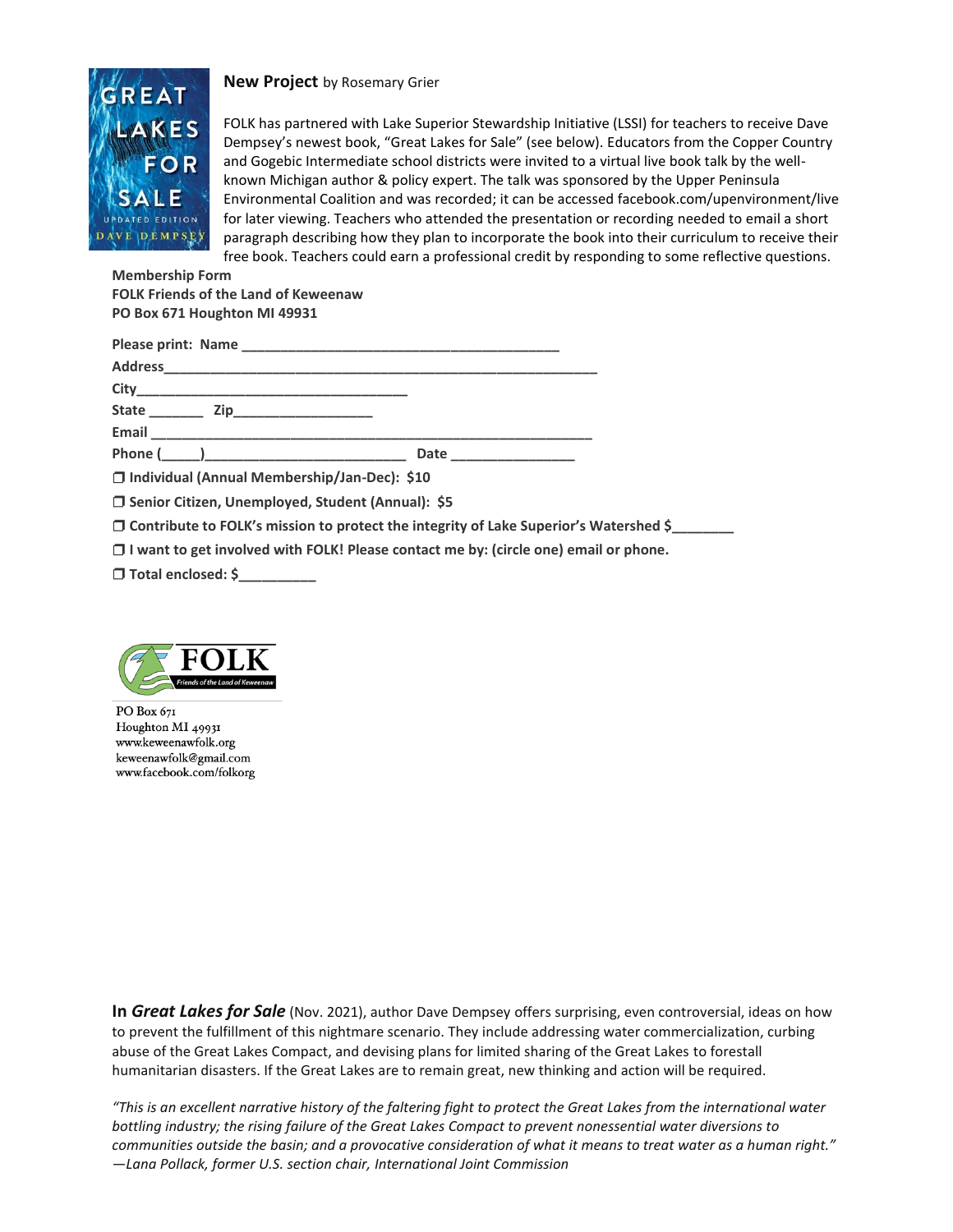# **FOLK General Membership Meeting** (review of 2021)

The FOLK Board decided in lieu of holding an in-person or virtual annual GMM meeting, the bylaw requirements can be met by providing the specific information to members regarding the activities of the board from the preceding year through our newsletter. Below are previous 2021 GMM minutes, the annual treasurer's report, the transaction of other business, and the election of incoming board members. Our regular newsletters continue to update the membership about activities, accomplishments and other transactions.

#### **A SHORT HISTORY OF FOLK**

In 2019 FOLK celebrated its 30-year anniversary in Hancock at the Orpheum theater with music and pizza. It was a great time to share memories and visit with "folks" some from near and some from afar who made the celebration their travel destination. Over the last 30+ years now FOLK has managed to maintain a presence in the Keweenaw due to the continued support of both the old and new members.

FOLK has not seen a threat quite as challenging or perhaps as inspiring as our original environmental concern in the early 1990s: the James River proposed bleach Kraft paper/pulp mill which would have been located in Keweenaw Bay, Baraga Co. Citizens from the four-county area joined together in large numbers to let both local and state officials and developers know that the people of the Keweenaw have a say and they said NO! There were legal battles at both the local and state level, all of which landed FOLK in Ingham County Court. The Citizens prevailed and won the suit. This action made clear that we, the people, do have a right and a duty to protect the greatest of the Great Lakes, Lake Superior and its watershed. *photo by Catherine Andrews*



#### **A PLEA FOR NEW BOARD MEMBERS**

We all know that there will continue to be challenges in protecting the Lake Superior Watershed. They have been highlighted in our quarterly newsletters where many center around energy projects such as industrial wind farms, Line 5, a Space Port and others. We can all agree that our energy needs have to be met. How we, as citizens, decide to meet these needs will have a tremendous impact on our future, our environment, and our Great Lakes.

One of FOLK's greatest needs, if we are to continue the "good fight," is new/more board members. We have a stable general membership and a viable bank account which is all good. With a board that was already small in number and with the recent loss of a key board member Doug Welker, we have a void to fill. He was our webmaster, our editor and much more. We are currently working with someone locally to pick up some of the website/membership work. However, if we are to continue as a viable organization, we need **you** to volunteer **as a new board member**. The pandemic has made it clear that meetings can be successfully zoomed and that much of the business can be conducted from afar. So, we ask our membership, both near and far, to think about serving on the FOLK board no matter where you live.

If you are interested in learning more about being a board member, please contact Linda at: *[linda.rulison4@gmail.com](mailto:linda.rulison4@gmail.com)*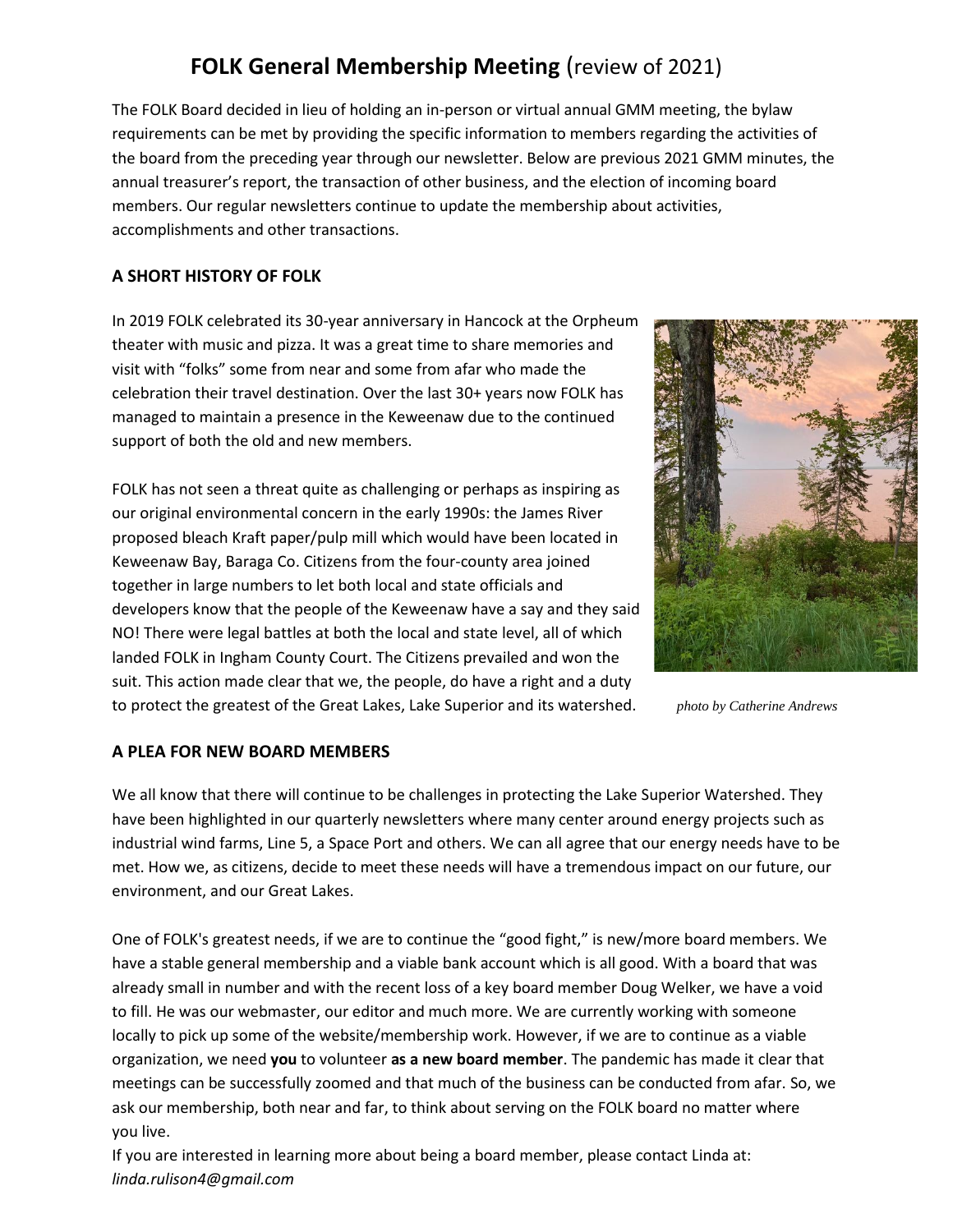## **FOLK Activities and Accomplishments in 2021**

FOLK donated funds to Guardians of the Keweenaw Ridge to develop and distribute quality education and interpretative materials that supported community efforts to stop the placement of industrial wind turbines along the Keweenaw Ridge in Adams and Stanton townships.

FOLK donated funds to the Lake Superior Stewardship Initiative to support educational activities for local schools, and donated to other environmental efforts.

Keep the UP Wild **–** FOLK board members and other state and regional organizations teamed up in a wide-ranging coalition to protect four tracts of UP land under federal wilderness designations. They seek the highest level of wilderness protection for the Trap Hills, the Ehlco Area, Norwich Plains, and a 2,000 acre addition to the Sturgeon River Gorge. [www.keeptheupwild.com](http://www.keeptheupwild.com/)

FOLK signed on to the MI DNR application for funds to create a new state scenic site and for necessary improvements at the Douglass-Houghton Falls in Calumet, Mi.

FOLK signed onto a letter urging President Joe Biden to immediately withdraw the recently issued Final Environmental Impact Statement on the Resolution Copper Project that would facilitate a land exchange and construction of the Resolution Copper mine, resulting in the destruction of Oak Flat, located on the Tonto National Forest in Arizona and is a sacred recreational and ecological haven. (Arizona Mining Reform Coalition/Earthworks)

FOLK signed on to a Resolution in Opposition to a Michigan Wolf Hunting/Trapping Season from Nancy Warren to the MI DNR & Natural Resources Commission. The gray wolf has been removed from the Federal Endangered Species List as of January 4, 2021 by the U.S. Fish and Wildlife Service. BE IT RESOLVED, that we oppose any attempts to establish a Michigan Wolf hunting/trapping season.

Board members attended: Final meetings of the U.P. Energy Task Force Jan. through March and UP Clean Energy Conference **–** Feb. 12, 2021

FOLK held annual GMM via Zoom on April 14<sup>th</sup> - Wolf program, "How to Live with Wolves" presented by Abby Keller from the International Wolf Center in Ely, MN.

#### **Ongoing Projects:**

- Adopt-A-Highway FOLK has continued to pick up trash along US 41 at the Houghton/Baraga County line for 32 years!
- North Country Trail FOLK continues to maintain segment 35, a 1.5-mile section
- Lake Superior Stewardship Initiative (LSSI) FOLK donates to support bringing together schools and community partners to prepare K-12 students to become knowledgeable citizens concerned about the Lake Superior watershed and actively engaged in stewardship projects in their community.

### **FOLK General Membership Meeting Minutes April 2021** Zoom @ 7 pm April 15, 2021

#### **Reports:**

\*Secretary: Rosemary Grier, report posted on website. \*Treasurer: Horst Schmidt, report posted on website

\* V.P: Doug Welker \*President: Linda Rulison - overview of FOLK activities - see below

\*Members at large: Catherine Andrews and Dave Rulison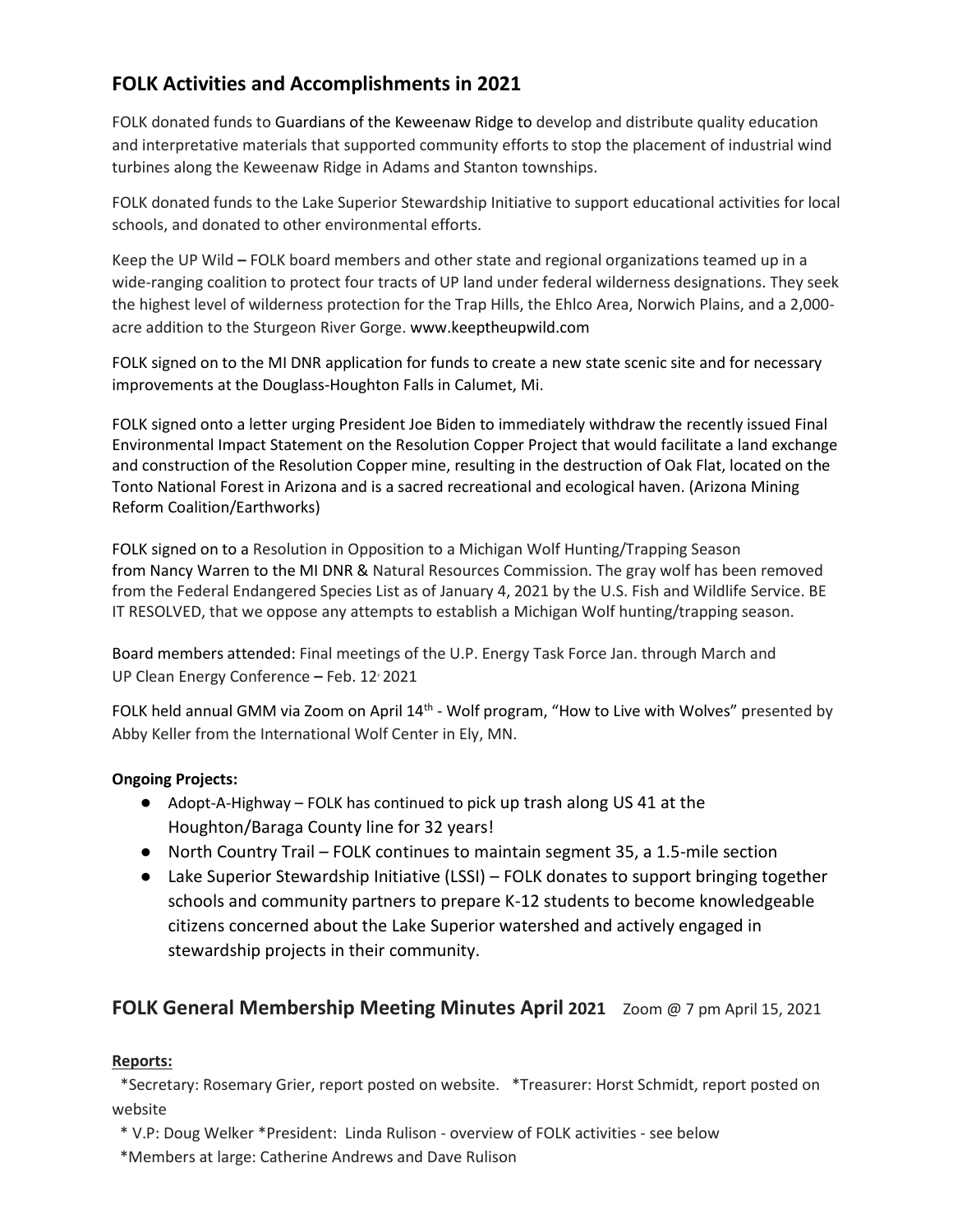#### **Committees:**

\*Highway pick-up: Rosemary, pick-up dates will be posted the website (May 1-9) \*North Country Trail: Doug. Check website for activities. \*Website: Doug \*Face book: Horst \*Newsletter: Doug editor, layout design Sue Ellen Kingsley \*U.P. Energy issues: Rosemary Grier, Catherine Andrews & Horst Schmidt

#### **Old Business/ Projects/events**:

1. Current "Alternative Green fuels" such as biomass and the existing push for carbon-neutral energy sources such as industrial wind turbines, industrial solar farms, and electric vehicles. FOLK recognizes that while there are advantages to some of these alternatives, there are also concerns. The need to educate ourselves on these issues is important.

2. FOLK has been following Governor Whitmer's appointed UP Energy Task Force Committee (UPETF). Two of FOLK's board members, Rosemary and Horst, are part of the UP Propane Research Team of UP residents concerned about local and state energy needs and issues**.**

3. FOLK supports educational projects for area students through helping to fund *The Lake Superior Stewardship Initiative (LSSI)* and other grants to local teachers and or students.

**4.** Michigan's Adopt-A-Highway – FOLK became a charter member in1990, has participated in the program every year since then and is located along a 2-mile stretch on US 41 bordering the Houghton/Baraga County line.

**New Business:** The current Board Members have agreed to continue for another term: Doug Welker, Horst Schmidt, Rosemary Grier, Linda Rulison, Dave Rulison and Catherine Andrews. We have room for more board members and would welcome anyone to apply if interested in being a board member or working on any of the committees. Please contact us at facebook.com/folk.org and leave your name and contact info in the chat.

### **FOLK 2021 GMM Annual Financial Report**

| 2021 Income/Expense/Savings/Checking |             | <b>Expenses:</b> |            |
|--------------------------------------|-------------|------------------|------------|
| Savings:                             | \$20,576.21 | Admin            | \$688.45   |
| CD <sub>S</sub>                      | \$18,815.22 | Grants           | \$4,563.00 |
| Checking Balance                     | \$1,434.52  | Total            | \$5,251.45 |
| Total                                | \$40,825.95 |                  |            |
| Donations Received                   | \$3,730.00  |                  |            |

\*Major grants to the following to assist them in protecting the environment of the Keweenaw: Guardians of the Keweenaw Ridge \$2,388 Lake Superior Stewardship Initiative \$1,500 MTU Center for Science and Environmental Research \$350 Donations and Grants—Various Entities \$325